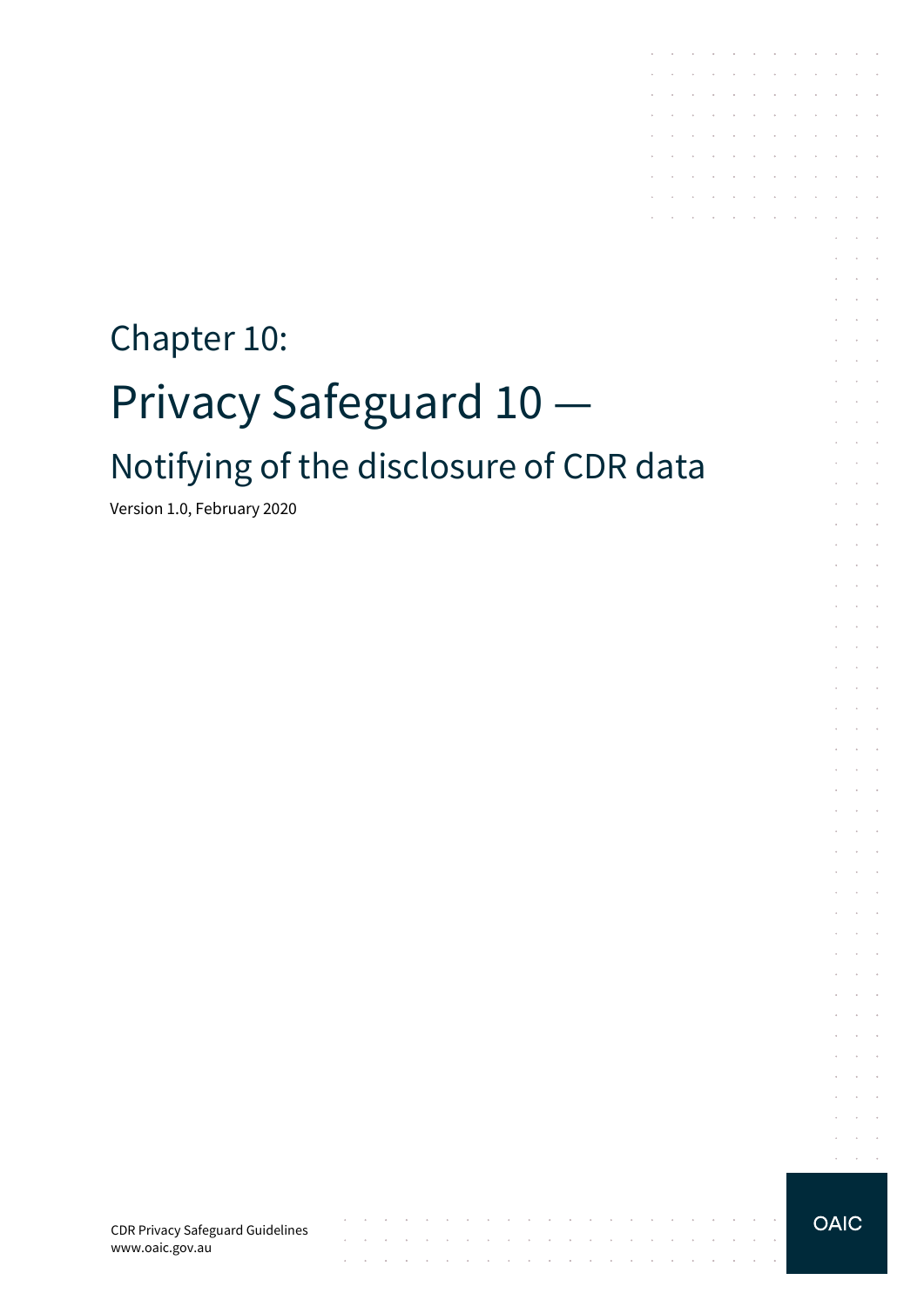#### **Contents**

| <b>Key points</b>                                   | 3 |
|-----------------------------------------------------|---|
| What does Privacy Safeguard 10 say?                 | 3 |
| Why is it important?                                | 3 |
| Who does Privacy Safeguard 10 apply to?             | 3 |
| Who must be notified?                               | 4 |
| How must notification be given?                     | 4 |
| When must notification be given?                    | 5 |
| What matters must be included in the notification?  | 5 |
| What CDR data was disclosed                         | 6 |
| When the CDR data was disclosed                     | 6 |
| The accredited data recipient of the CDR data       | 7 |
| Other notification requirements under the CDR Rules | 7 |
| Disclosure to a designated gateway                  | 7 |
| Interaction with other Privacy Safeguards           | 8 |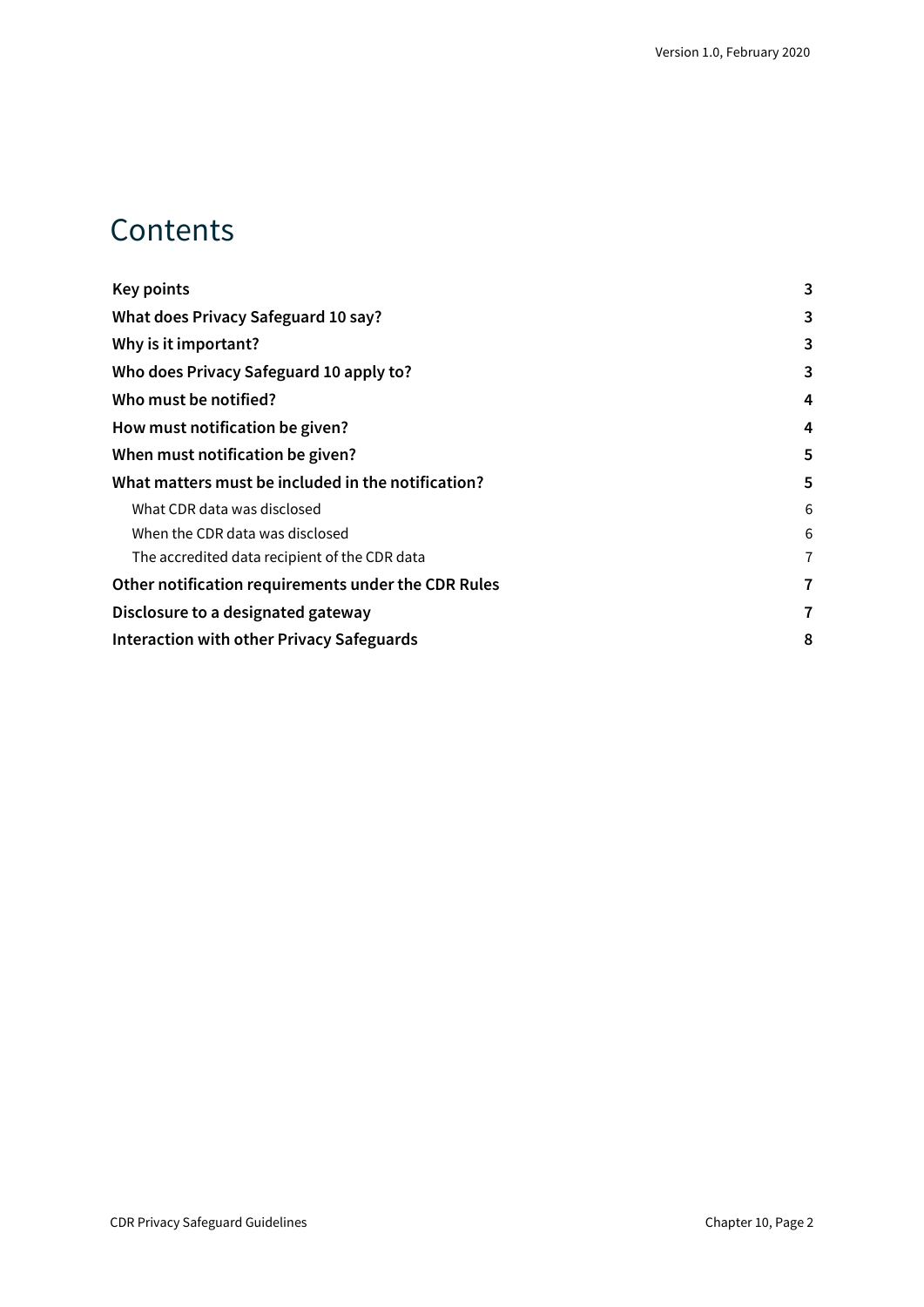# <span id="page-2-0"></span>**Key points**

- Where a data holder discloses consumer data right (CDR) data to an accredited person, the data holder must notify the consumer by updating the consumer dashboard.
- The consumer data rules (CDR Rules) set out the matters that must be included in this notification.

# <span id="page-2-1"></span>**What does Privacy Safeguard 10 say?**

- Where a data holder is required or authorised under the CDR Rules to disclose CDR data,  $10.1$ they must notify the consumer by taking the steps identified in the CDR Rules.<sup>[1](#page-2-4)</sup>
- $10.2$ Where an accredited data recipient discloses CDR data, they must notify the consumer by taking the steps identified in the CDR Rules.<sup>[2](#page-2-5)</sup>
- $10.3$ The notification must:
	- be given to those consumers that the CDR Rules require to be notified
	- cover the matters set out in the CDR Rules, and
	- be given at or before the time specified in the CDR Rules.
- $10.4$ Under CDR Rule 7.9, a data holder must notify the consumer by updating each relevant consumer dashboard to include certain matters as set out in that Rule as soon as practicable after CDR data is disclosed.

# <span id="page-2-2"></span>**Why is it important?**

- 10.5 Notification of disclosure of CDR data is an integral element of the CDR regime, as it provides confirmation to consumers that their CDR data has been disclosed in response to a consumer data request.
- 10.6 This ensures consumers are informed when their CDR data is disclosed and builds trust between consumers, data holders and accredited data recipients.

### <span id="page-2-3"></span>**Who does Privacy Safeguard 10 apply to?**

- $10.7$ Privacy Safeguard 10 applies to data holders and accredited data recipients. It does not apply to designated gateways.
- 10.8 Although Privacy Safeguard 10 applies to accredited data recipients, there are currently no CDR Rules requiring accredited data recipients to notify consumers about the disclosure of CDR data.

<span id="page-2-4"></span><sup>1</sup> Section 56EM(1) of the Competition and Consumer Act. For further information on 'required or authorised to use or disclose CDR data under the CDR Rules'[, refer to Chapter B \(Key concepts\).](https://www.oaic.gov.au/consumer-data-right/cdr-privacy-safeguard-guidelines/chapter-b-key-concepts)

<span id="page-2-5"></span><sup>2</sup> Section 56EM(2) of the Competition and Consumer Act.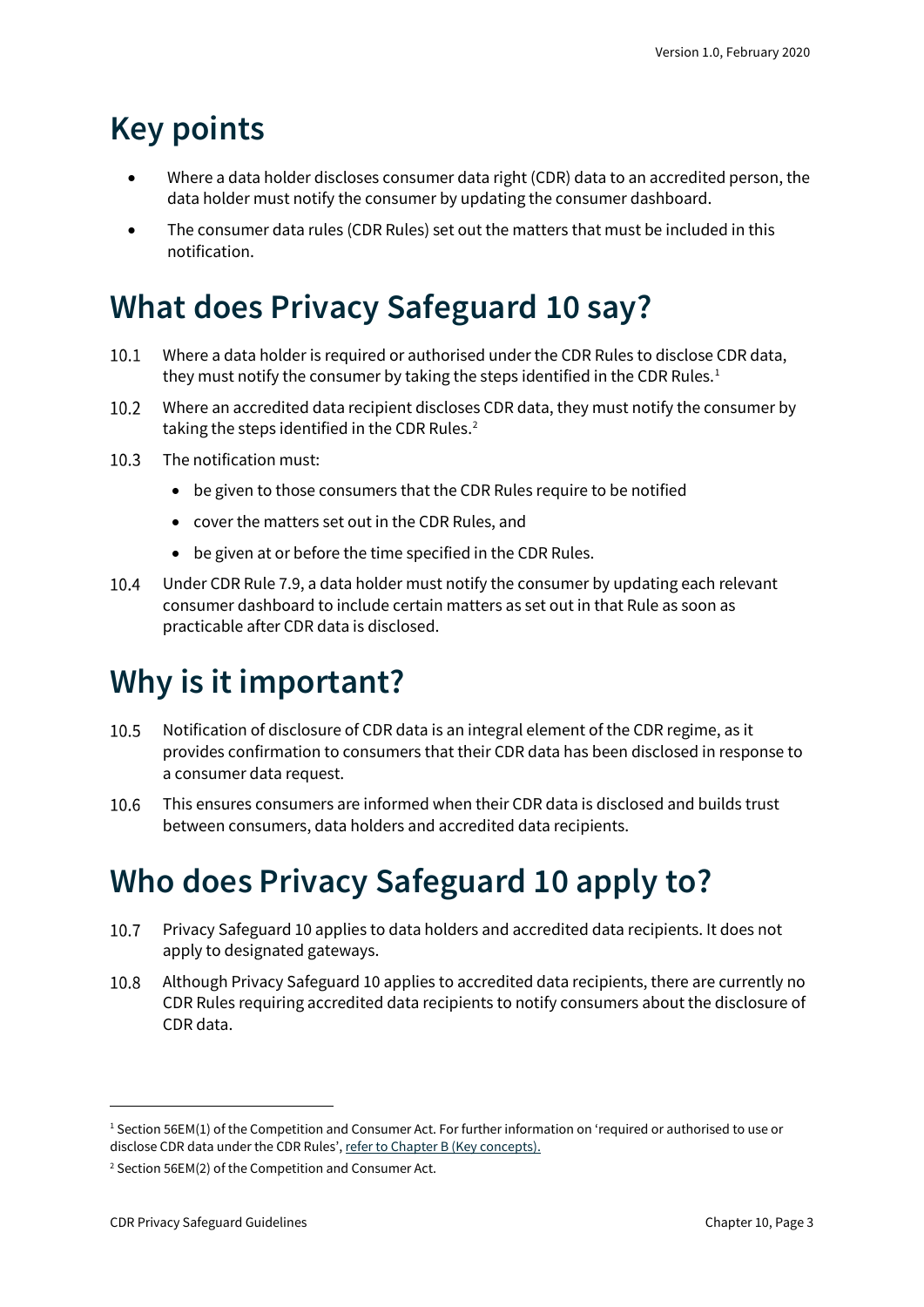10.9 This is because accredited data recipients are generally not permitted to disclose CDR data unless the disclosure is directly to the consumer or to an outsourced service provider (CDR Rule 7.5). On that basis, an accredited data recipient does not currently have notification obligations under Privacy Safeguard 10.

#### <span id="page-3-0"></span>**Who must be notified?**

- 10.10 The data holder must notify each of the consumers for the CDR data that has been disclosed.[3](#page-3-2)
- 10.11 There may be more than one consumer for the CDR data. In the banking sector, a key example is CDR data relating to a joint account.<sup>[4](#page-3-3)</sup> In this case, the data holder must notify both the requesting and non-requesting joint account holders. However, a data holder will not be required to notify the non-requesting joint account holder/s where the data holder considers this necessary to prevent physical or financial harm or abuse.[5](#page-3-4)
- 10.12 This exception to notification is to accommodate existing procedures a data holder may have to protect consumers, for example particular arrangements relating to consumers that may be experiencing family violence.

#### <span id="page-3-1"></span>**How must notification be given?**

- 10.13 A data holder must provide the notification by updating the consumer dashboard for a consumer (and, if applicable, the dashboard of the other joint account holder) $6$  to include the matters discussed in paragraphs 10.21 to 10.31 as soon as practicable after CDR data relating to that consumer is disclosed.<sup>[7](#page-3-6)</sup>
- 10.14 The consumer dashboard is an online service that must be provided by a data holder to each consumer (and, if applicable, the other joint account holder)<sup>[8](#page-3-7)</sup> where a consumer data request has been made on their behalf by an accredited person. Data holders are required by CDR Rule 1.15 to include within the consumer's dashboard certain details of each authorisation to disclose CDR data that has been given by the consumer. [9](#page-3-8)
- 10.15 Further guidance about the consumer dashboard is set out i[n Chapter B \(Key concepts\)](https://www.oaic.gov.au/consumer-data-right/cdr-privacy-safeguard-guidelines/chapter-b-key-concepts) and [Chapter C \(Consent\).](https://www.oaic.gov.au/consumer-data-right/cdr-privacy-safeguard-guidelines/chapter-c-consent-the-basis-for-collecting-and-using-cdr-data)

<span id="page-3-2"></span><sup>&</sup>lt;sup>3</sup> Section 56EM(1)(b) of the Competition and Consumer Act and CDR Rule 7.9. The CDR Rules may also set requirements for other consumers that must be notified when CDR data is disclosed. There are currently no additional requirements in the CDR Rules, other than in relation to joint account holders in the banking industry.

<span id="page-3-3"></span><sup>4</sup> For details regarding the inclusion of CDR data that relates to a joint account under the CDR regime, see the phasing summary table to the CDR Rules.

<span id="page-3-4"></span><sup>5</sup> CDR Rule 7.9 and clause 4.6 of Schedule 3 to the CDR Rules.

<span id="page-3-5"></span><sup>6</sup> Where the CDR data disclosed relates to a joint account and the data holder has provided an equivalent consumer dashboard (see clause 4.4 of Schedule 3 to the CDR Rules), the data holder must also notify the non-requesting joint account holder by updating their consumer dashboard to include those same matters as soon as practicable after the CDR data is disclosed.

<span id="page-3-6"></span><sup>7</sup> CDR Rule 7.9.

<span id="page-3-7"></span><sup>8</sup> See clause 4.4 of Schedule 3 to the CDR Rules.

<span id="page-3-8"></span><sup>9</sup> This includes the CDR data to which the authorisation relates and when the authorisation will expire.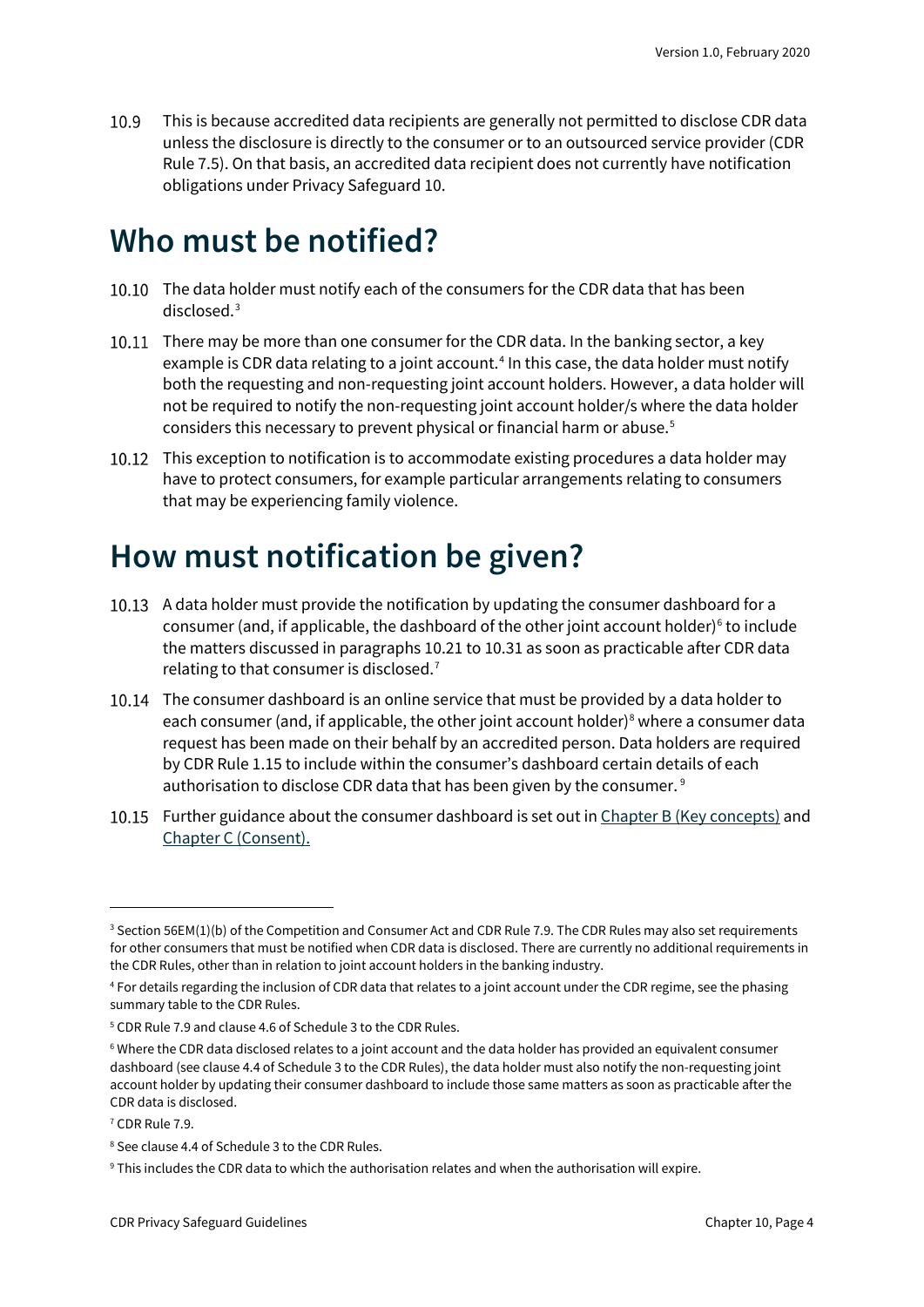### <span id="page-4-0"></span>**When must notification be given?**

- 10.16 A data holder must notify the consumer/s as soon as practicable after the CDR data is disclosed. [10](#page-4-2)
- 10.17 As a matter of best practice, notification should generally occur in as close to real time as possible (for example, in relation to ongoing disclosure, as close to the time of first disclosure as possible).
- 10.18 The test of practicability is an objective test. It is the responsibility of the data holder to be able to justify any delay in notification.
- 10.19 In determining what is 'as soon as practicable', the data holder may take the following factors into account:
	- the time and cost involved, in combination with other factors
	- technical matters, and
	- the individual needs of the consumer (for example, any additional steps required to make the content accessible).
- 10.20 A data holder is not excused from providing prompt notification by reason only that it would be inconvenient, time consuming, or costly to do so.

#### <span id="page-4-1"></span>**What matters must be included in the notification?**

- The minimum matters that must be included in the notification, and provided via the consumer's dashboard are:
	- what CDR data was disclosed
	- when the CDR data was disclosed, and
	- $\bullet$  the accredited data recipient of the CDR data.<sup>[11](#page-4-3)</sup>
- 10.22 Data holders should provide information about these matters clearly and simply, but also with enough specificity to be meaningful for the consumer. How much information is required may differ depending on the circumstances.
- 10.23 Guidance on each of the minimum matters follows.

<span id="page-4-2"></span><sup>10</sup> CDR Rule 7.9.

<span id="page-4-3"></span> $11$  CDR Rule 7.9.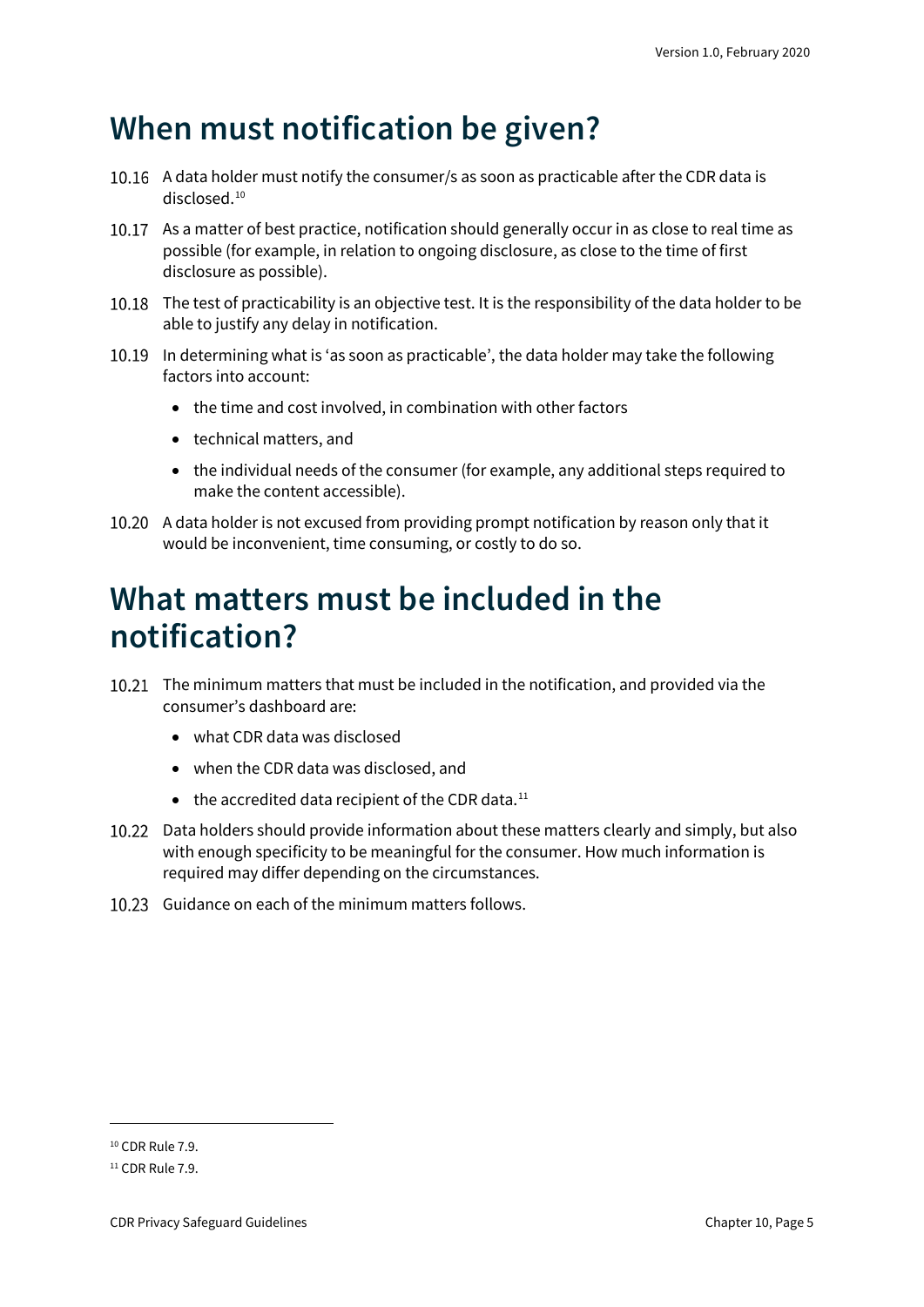**Risk point:** Consumers may not read or understand a notification if it is complex.

**Privacy tip:** A data holder should ensure that the notification is as simple and easy to understand as possible. To do this, a data holder should consider a range of factors when formulating a notification, such as:

- the audience
- the language used (including the level of detail), and
- the presentation of the information (e.g. layout, format and any visual aids used). For more complex notifications, the data holder could consider providing a condensed summary of key matters in the notification and linking to a more comprehensive summary or, where it may assist the consumer, a full log of disclosure.

#### <span id="page-5-0"></span>**What CDR data was disclosed**

- The data holder must notify the consumer of what CDR data was disclosed.
- In doing so, the data holder should ensure the CDR data is described in a manner that allows the consumer to easily understand what CDR data was disclosed.
- The data holder must use the Data Language Standards when describing what CDR data was disclosed. [12](#page-5-2) This will aid consumer comprehension by ensuring consistency between how CDR data was described in the authorisation-seeking process and how CDR data is described in the consumer dashboard.

#### <span id="page-5-1"></span>**When the CDR data was disclosed**

10.27 The data holder must notify the consumer when the CDR data was disclosed.

#### *'Once-off' disclosure:*[13](#page-5-3)

The data holder should include the date on which the CDR data was disclosed.

*Ongoing disclosure:* [14](#page-5-4)

The data holder should, at a minimum, include the date range in which CDR data will be disclosed, with the starting date being the date on which the CDR data was first disclosed, and the end date being the date on which the data holder will make its final disclosure. This end date might not necessarily be the same as the date authorisation expires.

<span id="page-5-2"></span> $12$  The Data Language Standards are contained within the Consumer Experience Guidelines. They provide descriptions of the types of data to be used by data holders when making and responding to requests. Adherence to the Data Language Standards is mandatory and will help ensure there is a consistent interpretation and description of the consumer data that will be shared in the CDR regime. See s 56FA of the Competition and Consumer Act and CDR Rule 8.11.

<span id="page-5-3"></span><sup>&</sup>lt;sup>13</sup> This is where the accredited person made a consumer data request on behalf of the consumer for a collection of CDR data on a single occasion.

<span id="page-5-4"></span> $14$  This is where the accredited person made a consumer data request on behalf of the consumer for collection of CDR data over a specified period of time.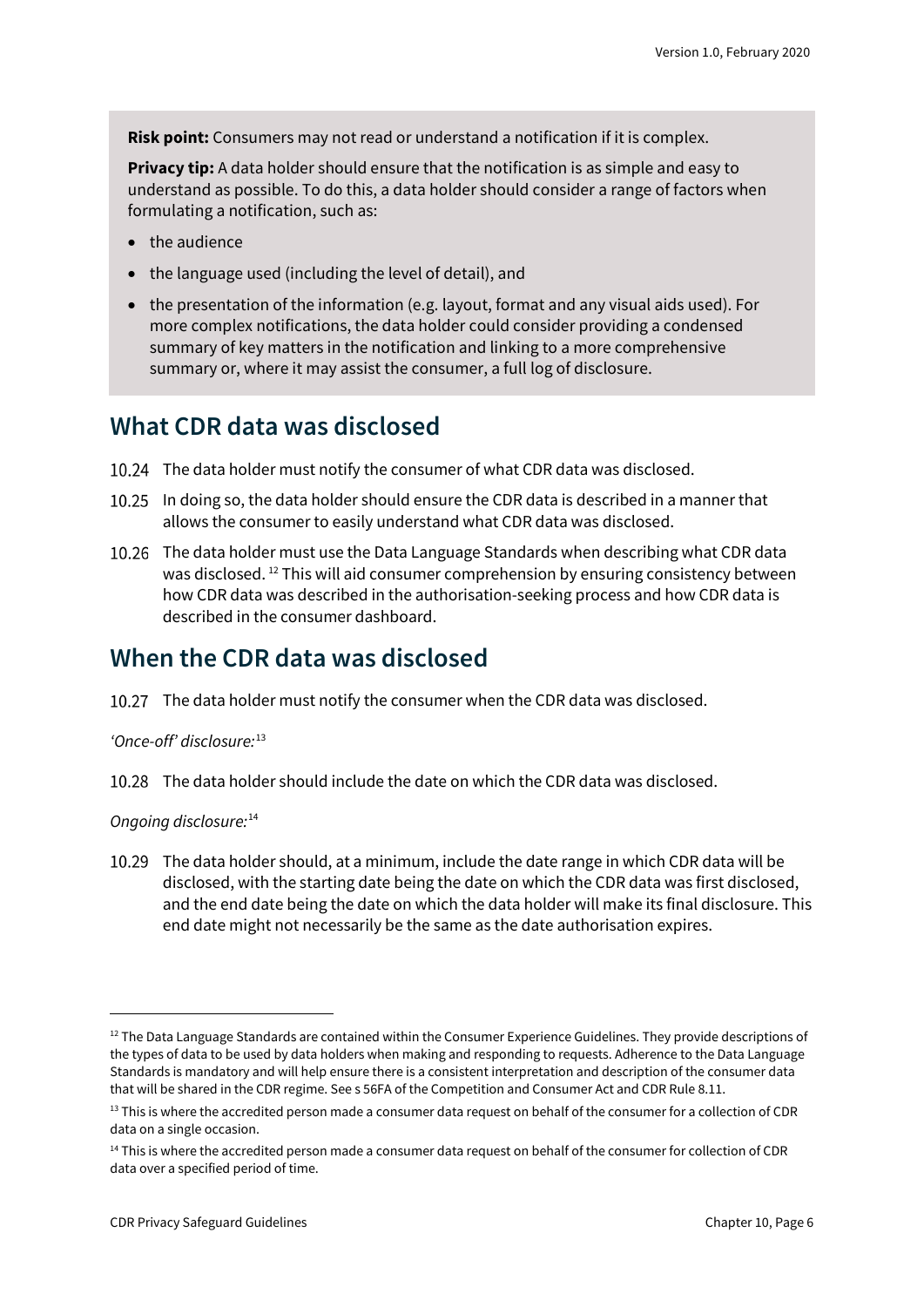Where a data holder is unsure of the end date they may put the date authorisation expires, but must update the end date as soon as practicable after it becomes known. [15](#page-6-3)

#### <span id="page-6-0"></span>**The accredited data recipient of the CDR data**

10.31 In its notification to the consumer, the data holder must indicate to whom the CDR data was disclosed.

#### **Example**

Bank Belle, a data holder, receives a consumer data request on 1 July 2020 from Watson and Co, an accredited person, to disclose Zoe's transaction details.

Bank Belle asks Zoe on 1 July 2020 to authorise the disclosure of her transaction details to Watson and Co for the sharing period specified in the consumer data request (i.e. 1 July 2020 to 1 January 2021).

Upon receiving Zoe's authorisation, Bank Belle discloses Zoe's transaction details to Watson and Co on 1 July 2020.

Bank Belle updates Zoe's consumer dashboard on 1 July 2020 to include the following notification statement:

*We shared your transaction details with Watson and Co on 01.07.20. We'll continue to share your transaction details with Watson and Co until 01.01.21*.

The above statement is an example of how Bank Belle could notify Zoe of the disclosure of her CDR data in accordance with CDR Rule 7.9.

#### <span id="page-6-1"></span>**Other notification requirements under the CDR Rules**

In addition to the Privacy Safeguard 10 notification requirements in relation to disclosure, the data holder must update a consumer's dashboard as soon as practicable after the information required to be contained on the dashboard changes.<sup>[16](#page-6-4)</sup>

#### <span id="page-6-2"></span>**Disclosure to a designated gateway**

**Note:** *There are currently no designated gateways in the CDR regime.*

<span id="page-6-3"></span><sup>&</sup>lt;sup>15</sup> CDR Rule 4.27 requires a data holder to update the consumer dashboard as soon as practicable after the information required to be contained on the dashboard changes.

<span id="page-6-4"></span><sup>16</sup> CDR Rule 4.27.